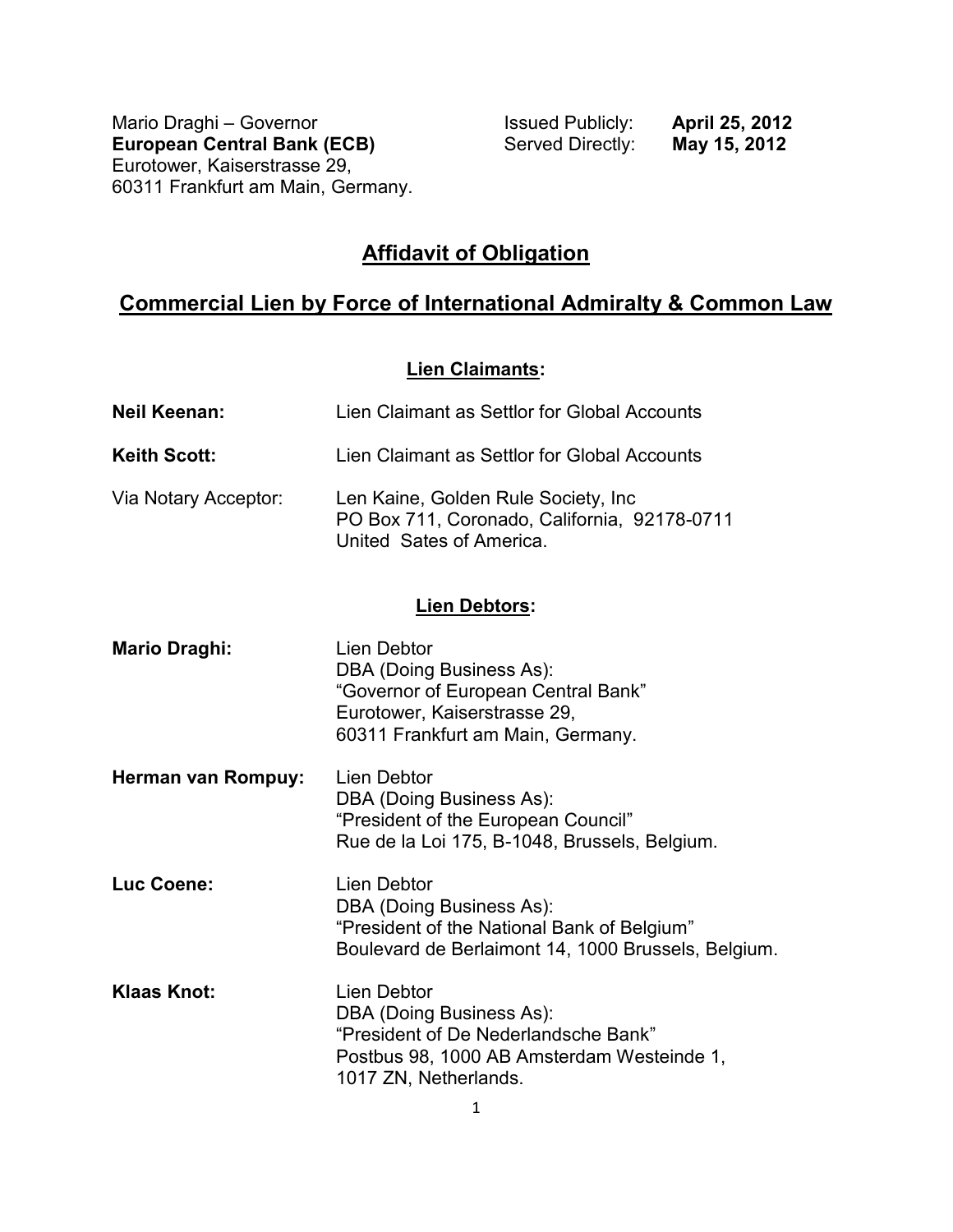| Ignacio Visco:          | Lien Debtor<br>DBA (Doing Business As):<br>"President of Banca D'Italia"<br>Via Nazionale, 91, 00184 Roma, Italy.                                     |
|-------------------------|-------------------------------------------------------------------------------------------------------------------------------------------------------|
| Jens Weidmann:          | Lien Debtor<br>DBA (Doing Business As):<br>"President of the Deutsche Bundesbank"<br>Wilhelm-Epstein-Strasse 14,<br>60431 Frankfurt am Main, Germany. |
| <b>Christian Noyer:</b> | Lien Debtor<br>DBA (Doing Business As):<br>"Governor of the Bank of France"<br>31 rue Croix des Petit Champs, 75001 Paris, France.                    |
| "John Doe" Parties:     | Lien Debtors<br>Individuals 1-20 T.B.D. (To Be Determined)                                                                                            |

#### **Ledgering and True Bill:**

The ledger for this True Bill is based on the face value of Euro Notes and/or Euro Bonds currently held by Lien Claimant. Said Euro Notes and or Euro Bonds were caused to be issued by the European Central Bank and were ACCEPTED FOR VALUE in good faith by Lien Claimant.

The Lien Claimant herewith demands they be RETURNED FOR VALUE.

Notes and or Bonds to be returned for value and for settlement and closure:

## **Five Trillion Euros (5,000,000,000,000 EUR).**

Demand is now made, without prejudice to future and further claims by Lien Claimants, for Lien Debtors, jointly and severally, to deliver over to Lien Claimants full payment thereof in value of substance.

#### **Surety Collectable in Satisfaction of Claim:**

Any and all accounts, bonds, securities, profits, proceeds, fixtures, chattels and assets owned/managed by the European Commission, and/or European Council, and/or European Central Bank, and/or the European System of Central Banks, at any location and /or at any Banks under control of European Commission, and/or the European Council, and/or the European Central Bank, and/or the European System of Central **Banks**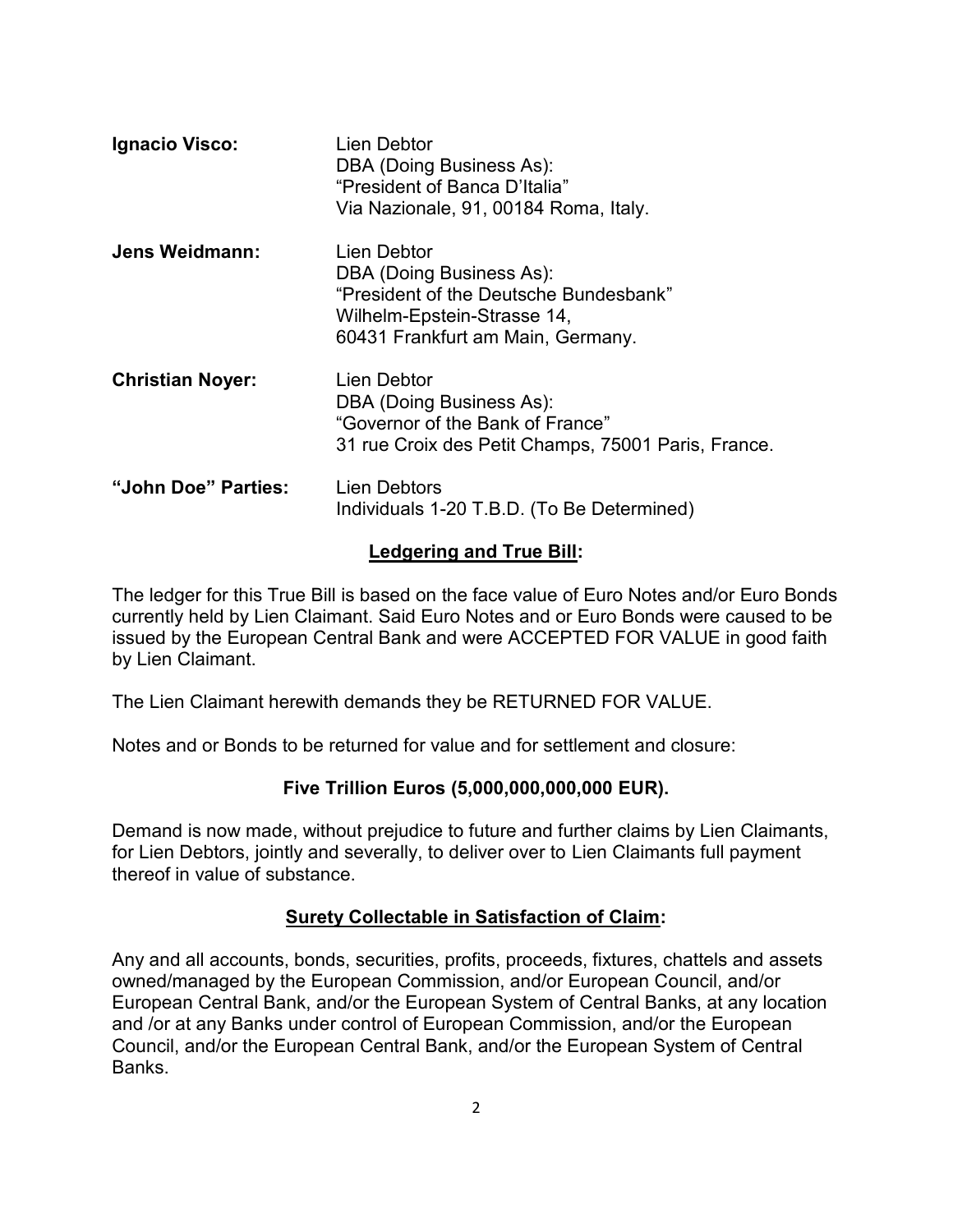### **Context & Basis in Fundamental Doctrines:**

#### **(This is a verified plain statement of natural fact)**

All men and women know that the foundation of law and commerce exists in the telling of the truth, the whole truth, and nothing but the truth.

Truth, as a valid statement of reality, is sovereign in commerce.

An unrebutted affidavit stands as truth in commerce.

An unrebutted affidavit is acted upon as the judgment in commerce.

Guaranteed—All men shall have a remedy by the due course of law. If a remedy does not exist, or if the existing remedy has been subverted, then one may create a remedy for themselves – and endow it with credibility by expressing it in their affidavit.

(Ignorance of the law might be an excuse, but it is not a valid reason for the commission of a crime when the law is easily and readily available to anyone making a reasonable effort to study the law.)

All corporate government is based upon Commercial Affidavits, Commercial Contracts, Commercial Liens and Commercial Distresses. Hence, governments cannot exercise the power to expunge commercial processes.

The Legitimate Political Power of a corporate entity is absolutely dependent upon its possession of Commercial Bonds against Public Hazard.

No Bond means no responsibility, means no power of Official signature, means no real corporate political power, and means no privilege to operate statutes as the corporate vehicle.

The Corporate Legal Power is secondary to Commercial Guarantors. Case law is not a responsible substitute for a Bond.

Municipal corporations, which include cities, counties, states and national governments, have no commercial reality without bonding of the entity, its vehicle (statutes), and its effects (the execution of its rulings).

In commerce, it is a felony for the Officer of a Political/Public Office to not receive and report a Claim to its Bonding Company -- and it is a felony for the agent of a Bonding Company to not pay the Claim.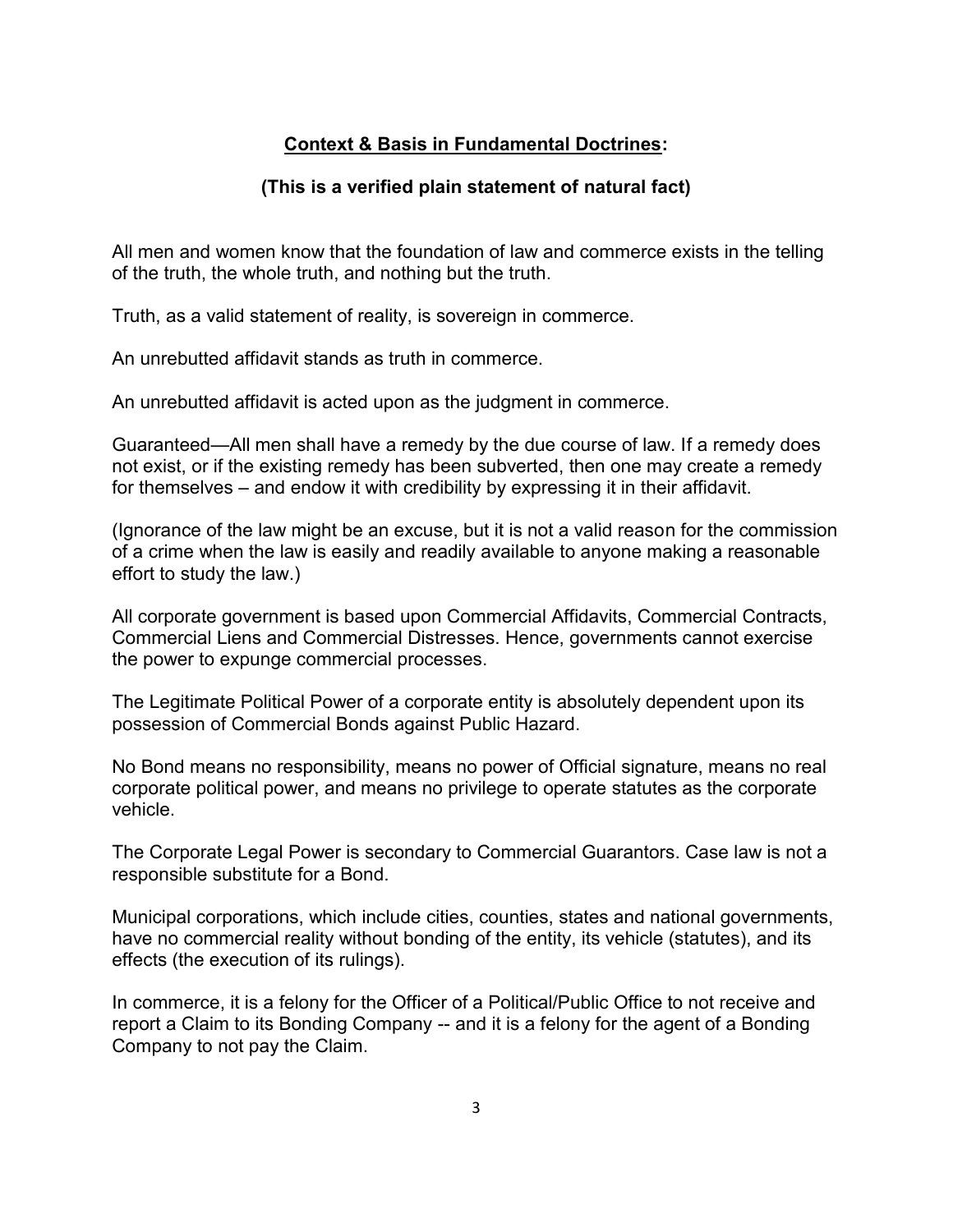If a Bonding Company does not get a malfeasant public official prosecuted for criminal malpractice within sixty (60) days, then it must pay the full face value of a defaulted Lien process (at 90 days.)

Except for a Jury, it is also a fatal offense for any person, even a Judge, to impair or to expunge, without a Counter-Affidavit, any Affidavit or any commercial process based upon an Affidavit.

Judicial non-jury commercial judgments and orders originate from a limited liability entity called a municipal corporation – hence must be reinforced by a Commercial Affidavit and a Commercial Liability Bond.

A foreclosure by a summary judgment (non-jury) without a commercial bond is a violation of commercial law.

Governments cannot make unbonded rulings or statutes which control commerce, freeenterprise citizens, or sole proprietorships without suspending commerce by a general declaration of martial law.

It is tax fraud to use Courts to settle a dispute/controversy which could be settled peacefully, outside of or without the Court.

An official (officer of the court, policeman, etc.) must demonstrate that he/she is individually bonded in order to use a summary process.

An official who impairs, debauches, voids or abridges an obligation of contract, or the effect of a commercial lien without proper cause, becomes a lien debtor -- and his/her property becomes forfeited as the pledge to secure the lien. Pound breach (breach of impoundment) and rescue is a felony.

It is against the law for a Judge to summarily remove, dismiss, dissolve or diminish a Commercial Lien. Only the Lien Claimant or a Jury can dissolve a commercial lien.

Notice to agent is notice to principal; notice to principal is notice to agent.

PUBLIC HAZARD BONDING OF CORPORATE AGENTS: All officials are required by federal, state, and municipal law to provide the name, address and telephone number of their public hazard and malpractice bonding company, the policy number of the bond, and, if required, a copy of the policy describing the bonding coverage of their specific job performance.

Failure to provide this information constitutes corporate and limited liability insurance fraud (e.g. 15 USC), and is prim-a-facie evidence and grounds to impose a lien upon the official, personally, to secure their public oath and service of office.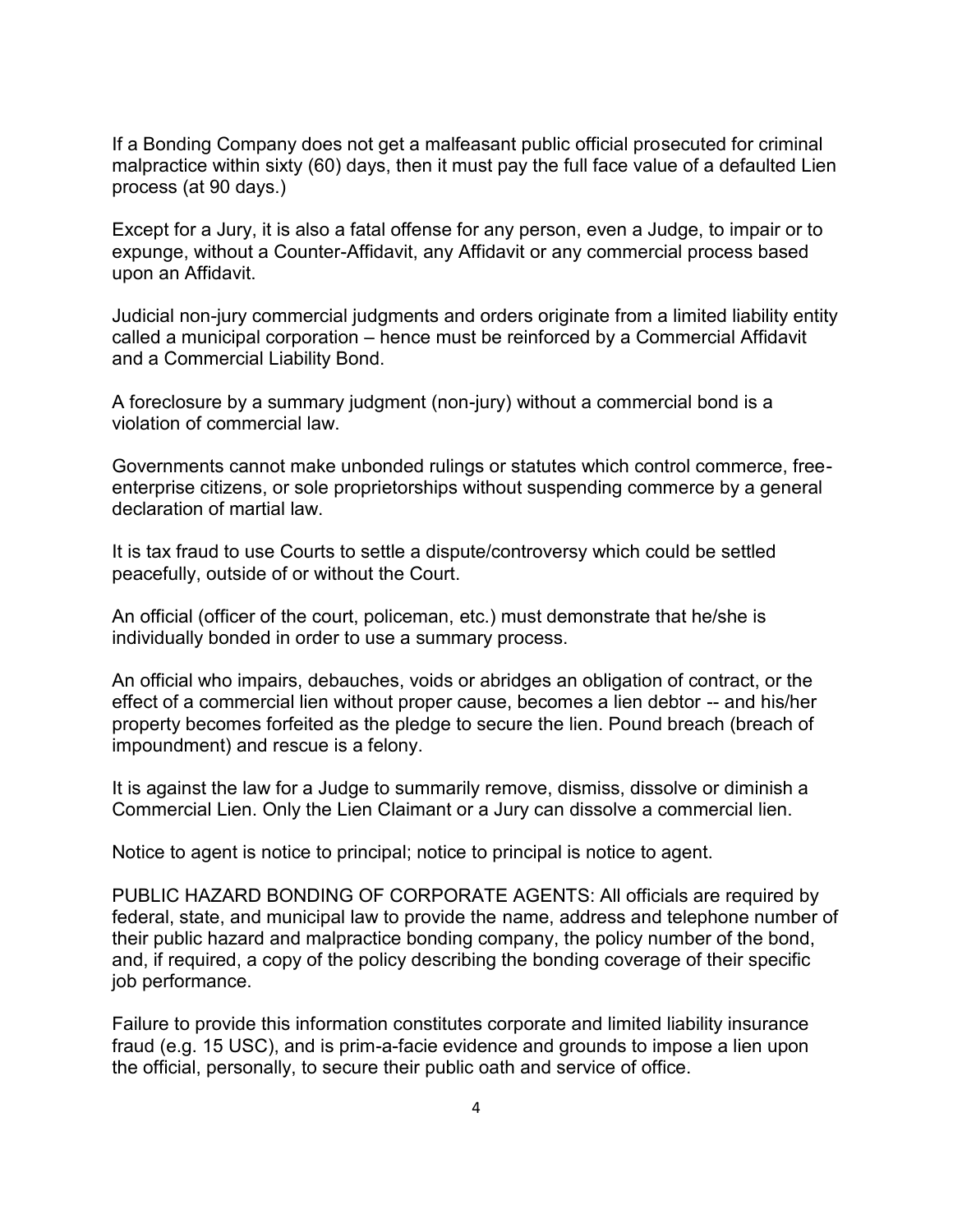## **Allegations & Proof by Force of Law:**

By force of international Admiralty and Common Law, the following Allegations are AFFIRMED and thus Proven, in the event of Failure / Refusal of Response by a personally signed and certified written Answer to each and every point, demonstrating specifically described and verifiable facts to the contrary. Such proper Answer must be given to the Affiants of this Affidavit within 15 calendar days, or else the following Allegations are PROVEN and resulting Obligations immediately enforceable:

1. The amount of gold under contract to the Federal Reserve system is 2,420,937,400 kilograms.

2. The lease payments on this gold is payable at the rate of 4% per annum. The total owed,, starting in 1961 through 2012, is 4,638,791,996 kilograms of pure gold.

3. Proof of the Federal Reserve Obligation is in the form of Federal Reserve Bonds, series of 1928 and series of 1934.

4. Proof of the interest obligation is further demonstrated by the issue of international currencies that have been issued to the Holders of the Gold Accounts, but against the Federal Reserve Bonds.

5. The gold was acquired through a time when gold coin and gold bullion could not be privately owned, and had to be surrendered to the State.

6. The World States combined the bullion into a single, central deposit, whereby all countries would have equitable access.

7. The gold is actually owned by Governments, through their Ministry of Finance.

8. In 1948, under UN Resolution MISA 81704, Operation Heavy Freedom, President Soekarno was appointed as M1, (Monetary Controller), and the entire centralized system was put under his disposal as Trustee.

9. The bullion is deposited into the system by a group of Trustees appointed by Soekarno. These Trustees formed an association of Trustees now known as the Amanah, otherwise known as the Mandates.

10. The Mandates have assigned their authority over the accounts to Neil F. Keenan and Keith F. Scott.

11. The owners of the gold and other assets leased to the Federal Reserve system between 1928 and 1968, at a 4% per annum rental fee, have never received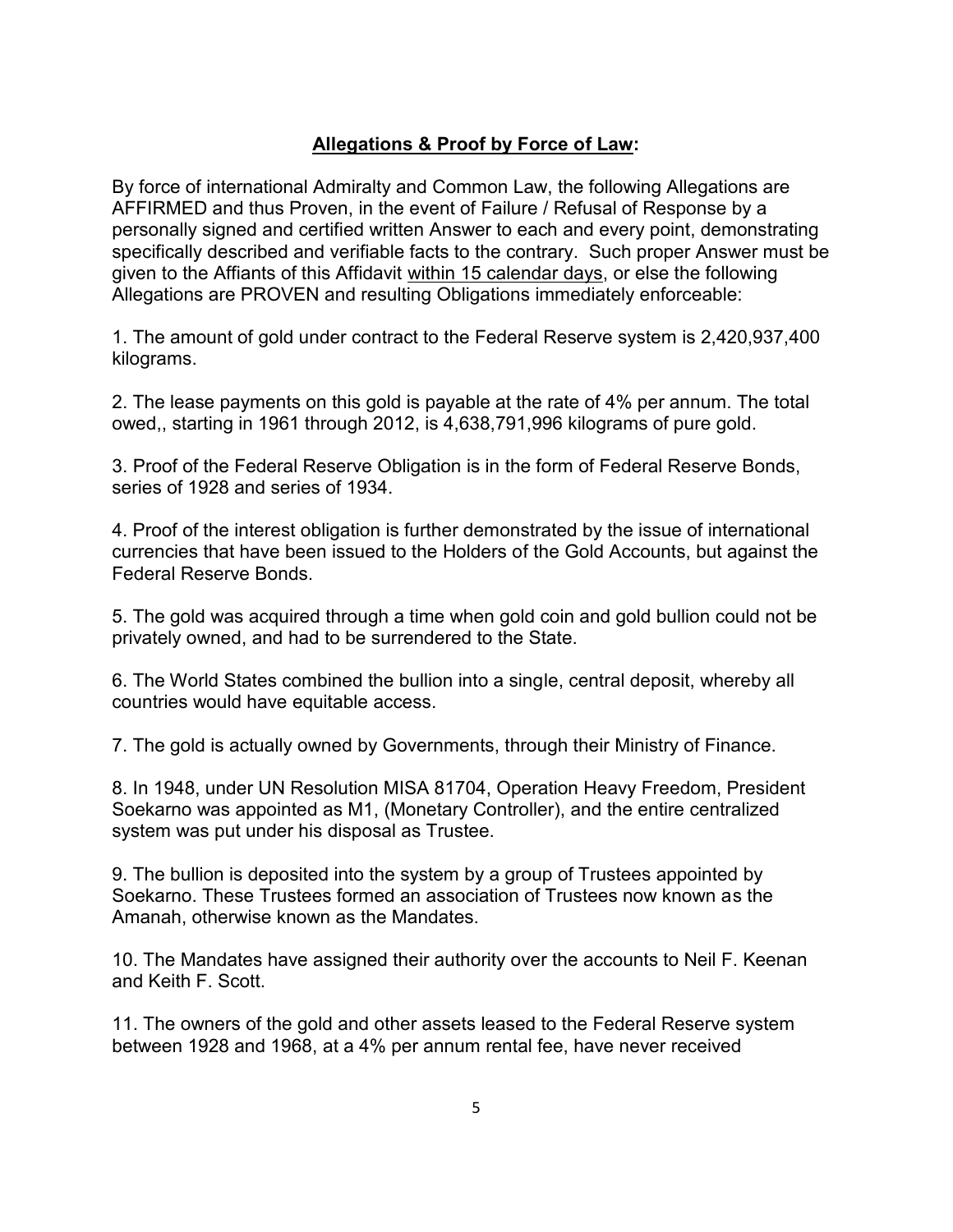substantive payment since 1928 until today. They have been constantly tricked and deceived.

12. All persons from several organizations of persons who consider themselves to be the global elite have illegally used these assets, making fortunes for themselves -- or otherwise benefitting from the illegal use of these accounts.

13. The Federal Reserve System is a privately owned banking system -- and all debts of that private banking system, beyond the value held in gold, is the obligation of the Federal Reserve System only -- and is not a debt obligation of the people of the United States of America.

14. The Bank of England / City of London / House of Rothschild are the primary owners and controllers of the Federal Reserve System and the European Central Bank.

15. The New York Federal Reserve, for all practical purposes, is the lynch-pin by which the Bank of England, together with its partners -- the Rothschild Banks of London and Berlin; Lazard Brothers Banks of Paris; Israel Moses Seif Banks of Italy; Warburg Bank of Hamburg and Amsterdam; Kuhn, Loeb Bank of New York; Chase Manhattan; and Goldman, Sachs of New York -- provides an international mechanism by which the international bankers execute their plans of Global Domination, part of which is through the European Central Bank.

16. The Owners, Shareholders, Directors/Executive Officers and Bonding Companies of the European Central Bank, and all said Lien Debtors, are deemed to be lien debtors, collectively and severally.

17. The European Central Bank, on behalf of all Lien Debtors, has caused to be printed and issued Bank Notes and Bonds, which were given as evidence of the debt obligations of the European Central Bank as lease payments for Gold.

Said Notes and Bonds were accepted by the Lien Claimant in good faith to be returned to the European Central Bank for settlement and closure.

18. The European Central Bank and all Lien Debtors mentioned herein have all, collectively and severally, acted in bad faith continuously, and have failed to redeem for value any of these Euro Notes and/or Euro Bonds that are due and payable in substance on presentment.

19. The Lien Claimant requires, without prejudice to further claims, to return for immediate settlement and closure, the amount of Five Trillion Euro (5,000,000,000,000) to be paid in substantive value, collectively and or severally, by the Lien Debtors.